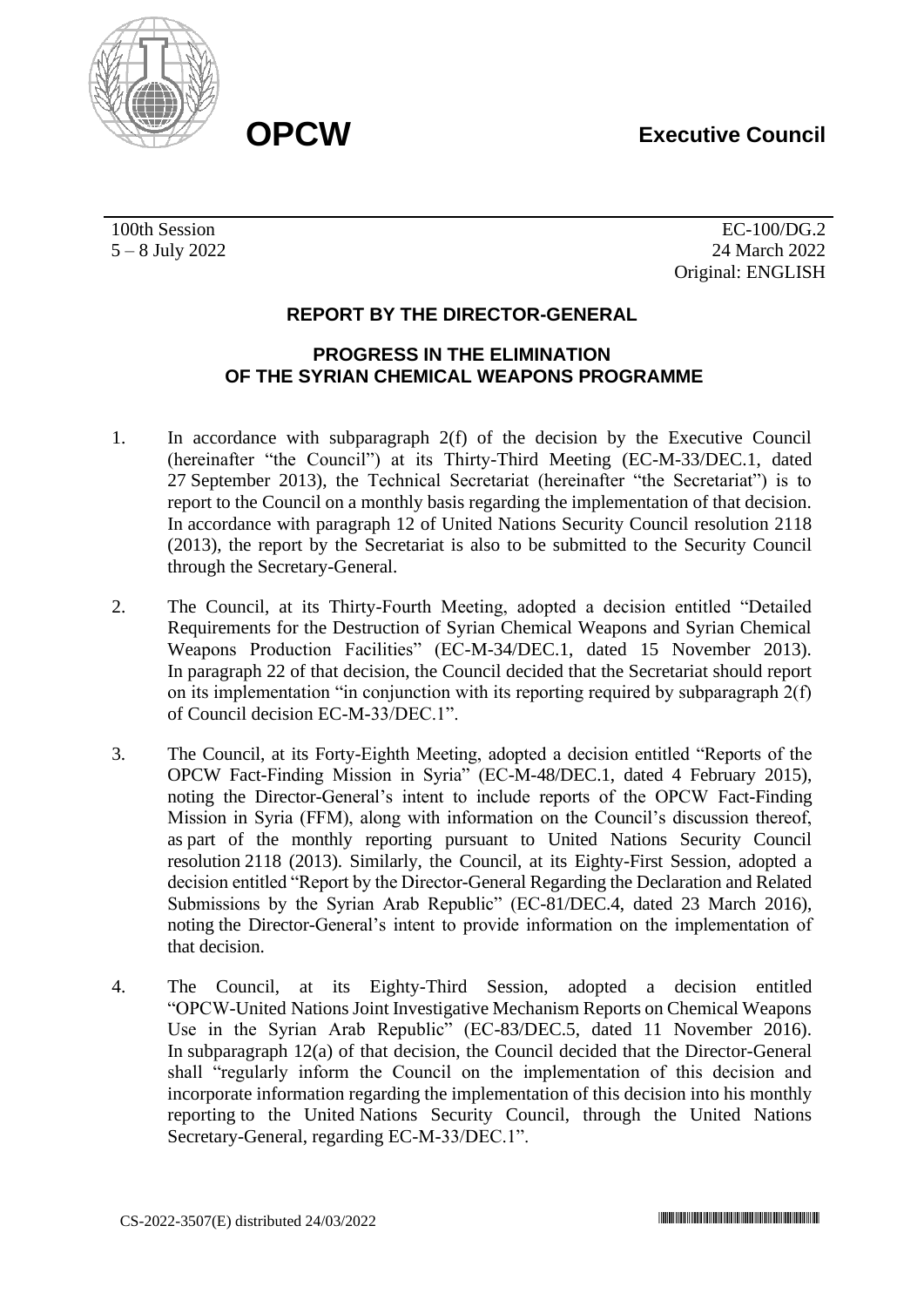EC-100/DG.2 page 2

- 5. The Council, at its Ninety-Fourth Session, adopted a decision entitled "Addressing the Possession and Use of Chemical Weapons by the Syrian Arab Republic" (EC-94/DEC.2, dated 9 July 2020). In paragraph 12 of that decision, the Council decided that the Director-General shall "regularly report to the Council on the implementation of this decision and decide[d] also that the Director-General shall provide a copy of this decision and its associated reports by the Secretariat to all States Parties and to the United Nations Security Council and the United Nations General Assembly through the United Nations Secretary-General".
- 6. The Conference of the States Parties (hereinafter "the Conference") at its Twenty-Fifth Session adopted a decision entitled "Addressing the Possession and Use of Chemical Weapons by the Syrian Arab Republic" (C-25/DEC.9, dated 21 April 2021). In paragraph 8 of this decision, the Conference decided that the Director-General shall regularly report to the Council and States Parties on whether the Syrian Arab Republic has completed all of the measures contained in paragraph 5 of Council decision EC-94/DEC.2.
- 7. This, the 102nd monthly report, is therefore submitted in accordance with the aforementioned Council and Conference decisions and includes information relevant to the period from 24 February to 23 March 2022.

## **Impact of COVID-19**

8. As previously reported, the COVID-19 pandemic continues to impact the Secretariat's ability to deploy to the Syrian Arab Republic. The Secretariat is maintaining its readiness for deployments, which are being conducted subject to the evolution of the pandemic. The travel restrictions notwithstanding, the Secretariat is continuing its mandated activities related to the Syrian chemical weapons programme and its engagement with the Syrian Arab Republic in this regard.

## **Progress achieved by the Syrian Arab Republic in meeting the requirements of Executive Council decisions EC-M-33/DEC.1 and EC-M-34/DEC.1**

- 9. Progress by the Syrian Arab Republic is as follows:
	- (a) As stated in previous reports, the Secretariat has verified the destruction of all 27 chemical weapons production facilities (CWPFs) declared by the Syrian Arab Republic.
	- (b) On 16 March 2022, the Syrian Arab Republic submitted to the Council its 100th monthly report (EC-100/P/NAT.1, dated 16 March 2022) regarding activities on its territory related to the destruction of its chemical weapons and CWPFs, as required by paragraph 19 of EC-M-34/DEC.1.

## **Progress in the elimination of Syrian chemical weapons by States Parties hosting destruction activities**

10. As stated in previous reports, all of the chemicals declared by the Syrian Arab Republic that were removed from its territory in 2014 have been destroyed.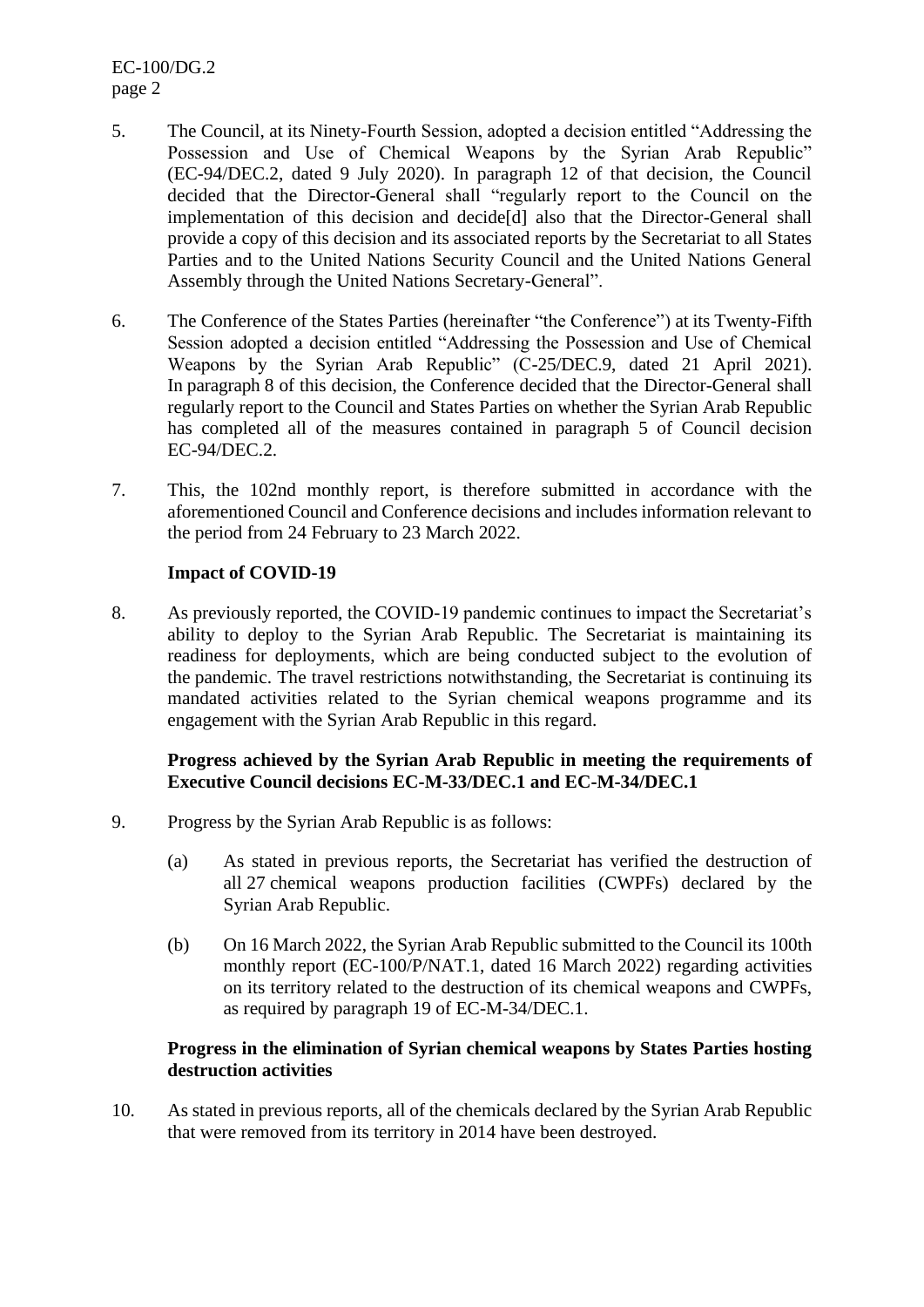## **Activities carried out by the Technical Secretariat with respect to Executive Council decisions EC-81/DEC.4 and EC-83/DEC.5**

- 11. The Secretariat, through the Declaration Assessment Team (DAT), continues its efforts to clarify all outstanding issues regarding the initial and subsequent declarations submitted by the Syrian Arab Republic in accordance with the Chemical Weapons Convention (hereinafter "the Convention"), paragraph 1 of Council decision EC-M-33/DEC.1, paragraph 3 of Council decision EC-81/DEC.4, paragraph 6 of Council decision EC-83/DEC.5, and paragraph 5 of Council decision EC-94/DEC.2.
- 12. As reported previously, the Secretariat is still waiting to receive the declaration from the Syrian Arab Republic, requested on 21 October 2020, of all undeclared types and quantities of nerve agents produced and/or weaponised at one former CWPF that was declared as never having been used to produce and/or weaponise chemical warfare agents. The Secretariat is also expecting to receive further information and documentation from the Syrian Arab Republic, requested on 15 July 2021, regarding the damage caused to a military facility that housed a declared former CWPF reportedly attacked on 8 June 2021. As at the date of this report, the Secretariat had not received any reply from the Syrian Arab Republic to these requests.
- 13. Since 30 April 2021, the Secretariat has been reaching out to the Syrian Arab Republic to schedule the twenty-fifth round of consultations between the DAT and the Syrian National Authority in Damascus. This deployment has so far been delayed for 10 months despite the extensive efforts of the Secretariat. This delay was initially caused by the absence of a response from the Syrian Arab Republic and subsequently due to the repeated refusals by the Syrian Arab Republic to issue an entry visa for one DAT expert, which is not in line with the Syrian Arab Republic's obligations under paragraph 7 of Article VII of the Convention, paragraph 7 of United Nations Security Council resolution 2118 (2013), and corresponding Council decisions.
- 14. On 28 February 2022, the Secretariat notified the Syrian Arab Republic though a note verbale of new dates of the DAT's deployment to Damascus: from 21 to 31 March 2022. In its response dated 3 March 2022, the Syrian Arab Republic stated that it was studying the Secretariat's request and would provide its final position once the study was complete.
- 15. Through a note verbale dated 7 March 2022, the Secretariat noted with appreciation the response of the Syrian Arab Republic and expressed its hope for the possible resumption of consultations between the DAT and the Syrian National Authority.
- 16. In a note verbale dated 11 March 2022, the Syrian National Authority welcomed the convening of the twenty-fifth round of consultations and informed the Secretariat that this could begin on 12 April 2022. Still, as in previous correspondence, it was further stated in the note verbale that entry visas would be issued to all except one DAT expert, whom the Secretariat was asked to replace.
- 17. Accordingly, the Secretariat has repeatedly emphasised that the applicable legal framework does not entitle the Syrian Arab Republic to select experts on behalf of the Secretariat and that the DAT would be in a position to deploy to the Syrian Arab Republic only once entry visas are issued to all DAT experts.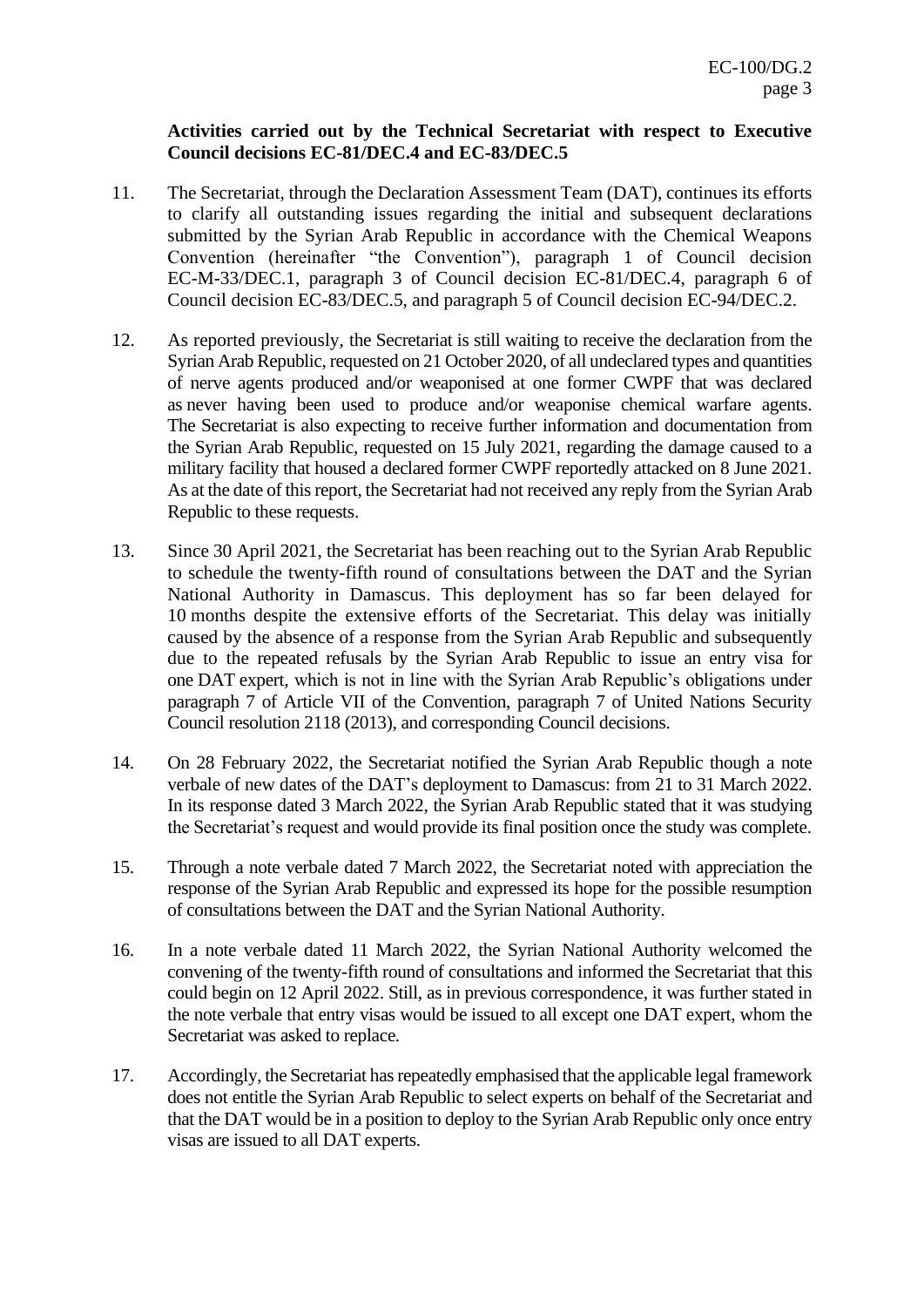EC-100/DG.2 page 4

- 18. The Secretariat continues to call upon the Syrian Arab Republic to meet its repeatedly declared determination and commitment to the Convention by clarifying all outstanding issues regarding its initial and subsequent declarations.
- 19. Considering the identified gaps, inconsistencies, and discrepancies that remain unresolved, the Secretariat assesses that the declaration submitted by the Syrian Arab Republic still cannot be considered accurate and complete in accordance with the Convention, Council decisions EC-M-33/DEC.1, EC-94/DEC.2, and United Nations Security Council resolution 2118 (2013). The Secretariat will continue to engage with the Syrian National Authority regarding the remaining outstanding issues in its initial declaration and subsequent submissions and will continue to keep the Council updated regarding progress made in these activities.
- 20. In accordance with paragraph 10 of Council decision EC-83/DEC.5, the Secretariat is continuing to assess conditions for the conduct of inspections at the sites identified by the OPCW-United Nations Joint Investigative Mechanism in its third and fourth reports. In doing so, the Secretariat is taking into account the evolution of the COVID-19 pandemic.
- 21. Pursuant to paragraph 11 of Council decision EC-83/DEC.5, the Secretariat is planning for the conduct of the next rounds of inspections of the Barzah and Jamrayah facilities of the Syrian Scientific Studies and Research Centre (SSRC) in the course of 2022.
- 22. With regard to the detection of a Schedule 2.B.04 chemical during the third round of inspections at the Barzah facilities of the SSRC in November 2018, the Syrian Arab Republic has yet to provide sufficient technical information or explanations that would enable the Secretariat to close this issue.

# **Other activities carried out by the Technical Secretariat with respect to the Syrian Arab Republic**

- 23. As previously reported, following an invitation extended on 24 June 2021 by the Director-General to the Minister of Foreign Affairs and Expatriates of the Syrian Arab Republic, Mr Faisal Mekdad, to an in-person meeting, both parties have appointed officials in charge of the preparations. An initial agenda has been negotiated and the Secretariat has been awaiting notification of the Syrian Arab Republic's position on the latest version of the agenda, submitted to the Syrian Arab Republic on 20 December 2021. The Secretariat will keep the Council informed of further developments on this matter.
- 24. In its aforementioned note verbale to the Secretariat dated 9 July 2021, the Syrian National Authority also reported the destruction in the attack on the CWPF of, inter alia, two chlorine cylinders related to the chemical weapons incident that took place in Douma, the Syrian Arab Republic, on 7 April 2018. In its aforementioned reply dated 15 July 2021, the Secretariat additionally requested the Syrian Arab Republic to, inter alia, provide all relevant information regarding the unauthorised movement of the two cylinders and any remains of their destruction. As at the date of this report, the Secretariat had not received a response to this request. The Secretariat will keep the Council informed of further developments in this matter.
- 25. The United Nations Office for Project Services (UNOPS) continues to provide support to the OPCW Mission in the Syrian Arab Republic in accordance with the Tripartite Agreement concluded between the OPCW, UNOPS, and the Syrian Arab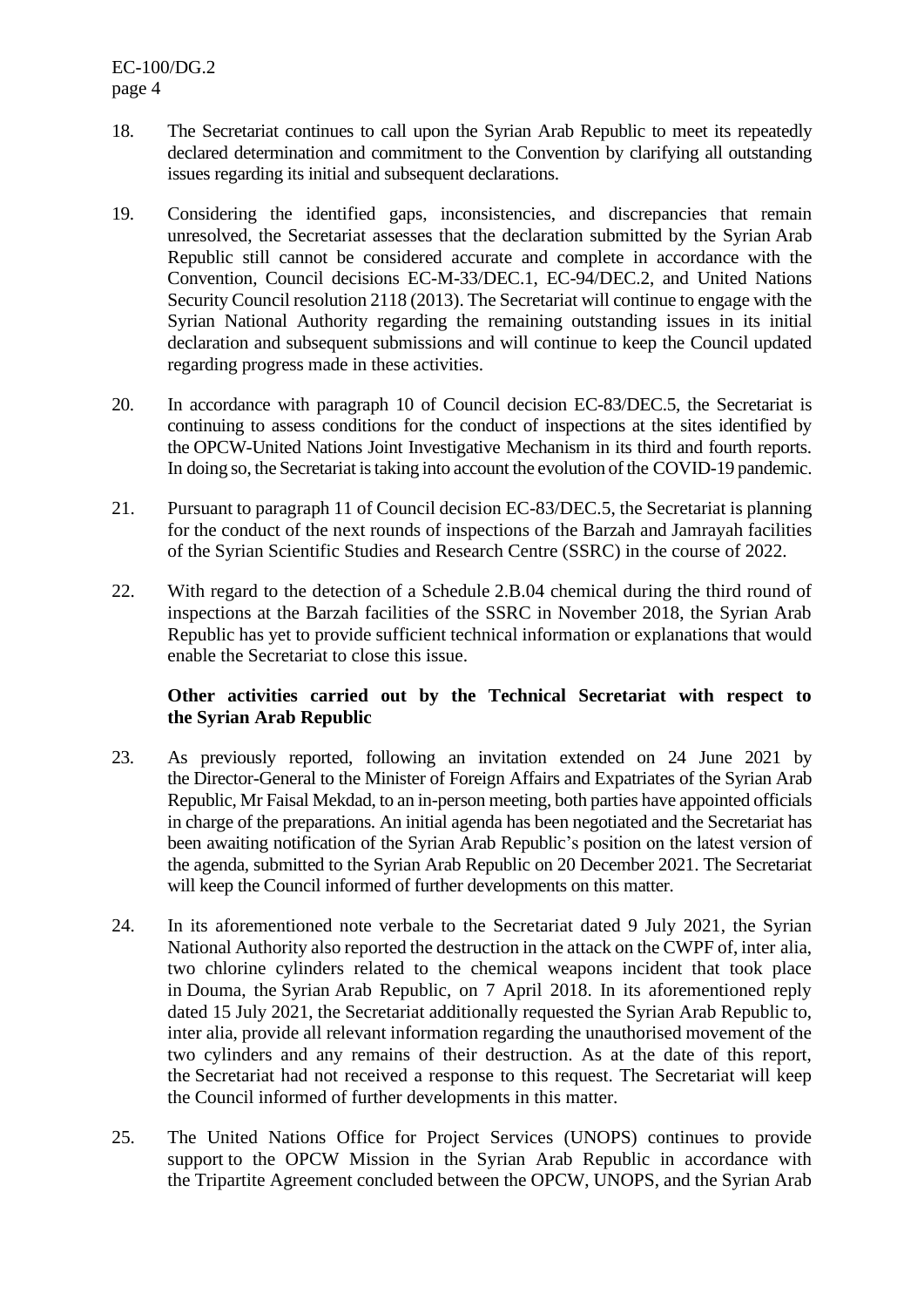Republic. This agreement facilitates the Secretariat's mandated activities in the Syrian Arab Republic pertaining to the full elimination of the Syrian chemical weapons programme, and to any subsequent decision or resolution of the relevant organs of the OPCW or the United Nations, as well as any bilateral agreements concluded between the OPCW and the Syrian Arab Republic. The current extension of the Tripartite Agreement remains in force up to and including 30 June 2022.

26. As at the cut-off date of this report, one OPCW staff member was deployed as part of the OPCW Mission in the Syrian Arab Republic.

#### **Activities carried out with respect to the OPCW Fact-Finding Mission in Syria**

- 27. Guided by Council decisions EC-M-48/DEC.1 and EC-M-50/DEC.1 (dated 4 February 2015 and 23 November 2015, respectively), as well as by United Nations Security Council resolution 2209 (2015), the FFM continues to study all available information relating to allegations of the use of chemical weapons in the Syrian Arab Republic.
- 28. The FFM is continuing its engagement with the Syrian Arab Republic and other States Parties with regard to a number of incidents.
- 29. The FFM is continuing to prepare upcoming deployments. The conduct of these deployments is subject to the evolution of the COVID-19 pandemic. The FFM will report to the Council on the results of its work in due course.

## **Activities carried out by the Technical Secretariat with respect to decision C-SS-4/DEC.3 of the Conference of the States Parties at its Fourth Special Session related to the use of chemical weapons in the Syrian Arab Republic**

- 30. Decision C-SS-4/DEC.3 (dated 27 June 2018), adopted by the Conference at its Fourth Special Session, addresses, inter alia, the use of chemical weapons in the Syrian Arab Republic.
- 31. Pursuant to paragraph 10 of C-SS-4/DEC.3, the Secretariat established the Investigation and Identification Team (IIT) to identify the perpetrators of the use of chemical weapons in the Syrian Arab Republic by identifying and reporting on all information potentially relevant to the origin of those chemical weapons in those instances in which the FFM determines or has determined that use or likely use occurred, and cases for which the OPCW-United Nations Joint Investigative Mechanism did not issue a report.
- 32. The IIT is continuing its investigations in accordance with the Note entitled "Work of the Investigation and Identification Team Established by Decision C-SS-4/DEC.3 (Dated 27 June 2018)" (EC-91/S/3, dated 28 June 2019) and will issue further reports in due course, subject to the evolution of the COVID-19 pandemic.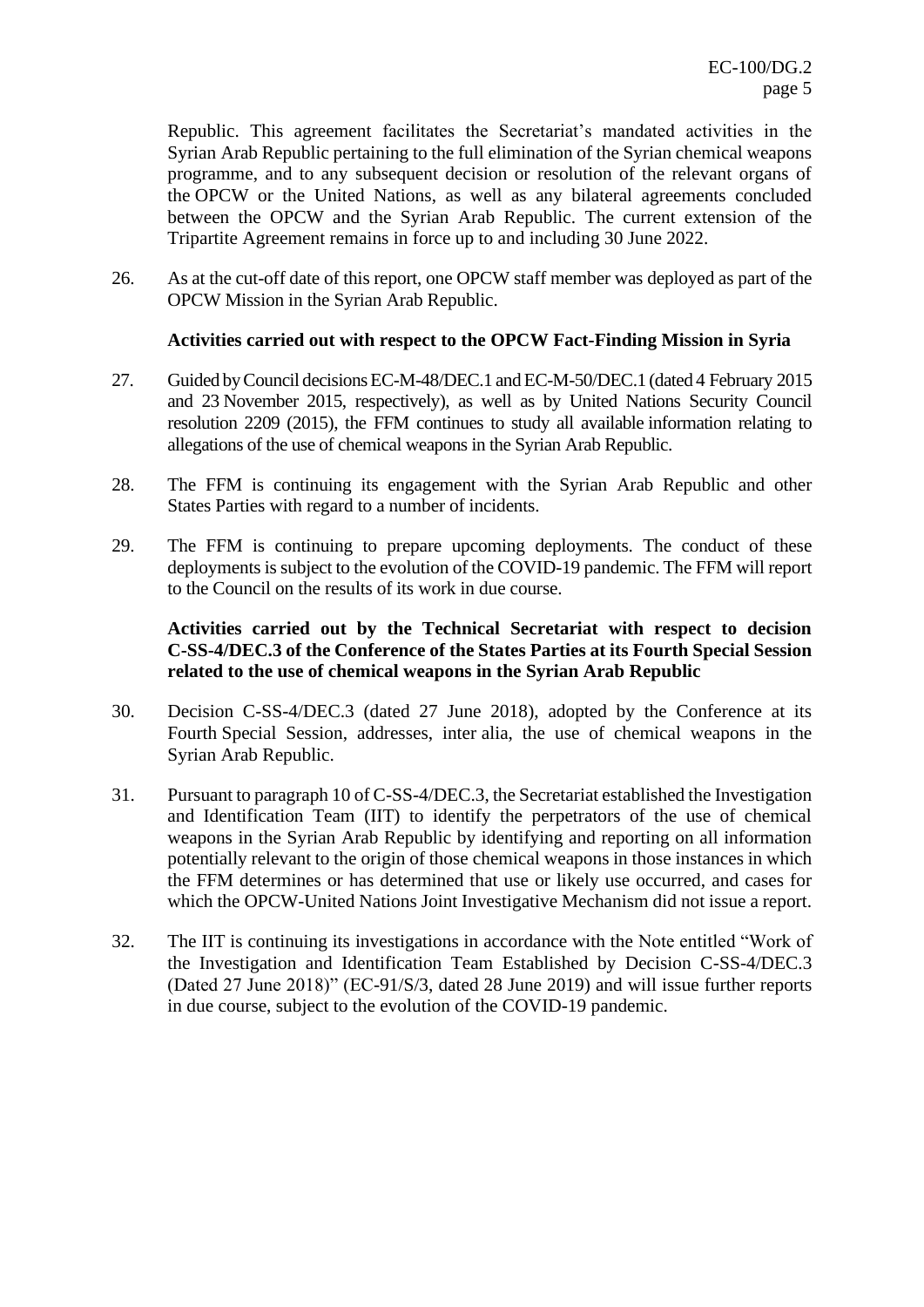# **Activities carried out by the Technical Secretariat with respect to Executive Council decision EC-94/DEC.2**

33. In paragraph 5 of decision EC-94/DEC.2, the Council decided:

to request, pursuant to paragraph 36 of Article VIII of the Convention, that the Syrian Arab Republic complete all of the following measures within 90 days of this decision in order to redress the situation:

- (a) declare to the Secretariat the facilities where the chemical weapons, including precursors, munitions, and devices, used in the 24, 25, and 30 March 2017 attacks were developed, produced, stockpiled, and operationally stored for delivery;
- (b) declare to the Secretariat all of the chemical weapons it currently possesses, including sarin, sarin precursors, and chlorine that is not intended for purposes not prohibited under the Convention, as well as chemical weapons production facilities and other related facilities; and
- (c) resolve all of the outstanding issues regarding its initial declaration of its chemical weapons stockpile and programme.
- 34. At the end of the 90 days, the Syrian Arab Republic had not completed any of these measures.
- 35. With regard to the inspections mandated by paragraph 8 of EC-94/DEC.2, the Secretariat is monitoring the current security situation and will inform the Syrian Arab Republic when it is prepared to deploy for this purpose. The conduct of these inspections will also be subject to the evolution of the COVID-19 pandemic.

## **Activities carried out by the Technical Secretariat with respect to Conference decision C-25/DEC.9**

- 36. In paragraph 7 of decision C-25/DEC.9, the Conference decided, after careful review, and without prejudice to the Syrian Arab Republic's obligations under the Convention, pursuant to subparagraph 21(k) of Article VIII and paragraph 2 of Article XII of the Convention, to suspend several rights and privileges of the Syrian Arab Republic under the Convention.
- 37. In paragraph 8 of the decision, the Conference decided, inter alia, that the rights and privileges of the Syrian Arab Republic suspended in accordance with paragraph 7 of decision C-25/DEC.9 are reinstated by the Conference once the Director-General has reported to the Council that the Syrian Arab Republic has completed all of the measures stipulated in paragraph 5 of EC-94/DEC.2. As at the date of this report, the Syrian Arab Republic had not completed any of these measures.
- 38. The Secretariat will continue to engage with the Syrian Arab Republic with regard to their completion and will continue to report to the Council as mandated.